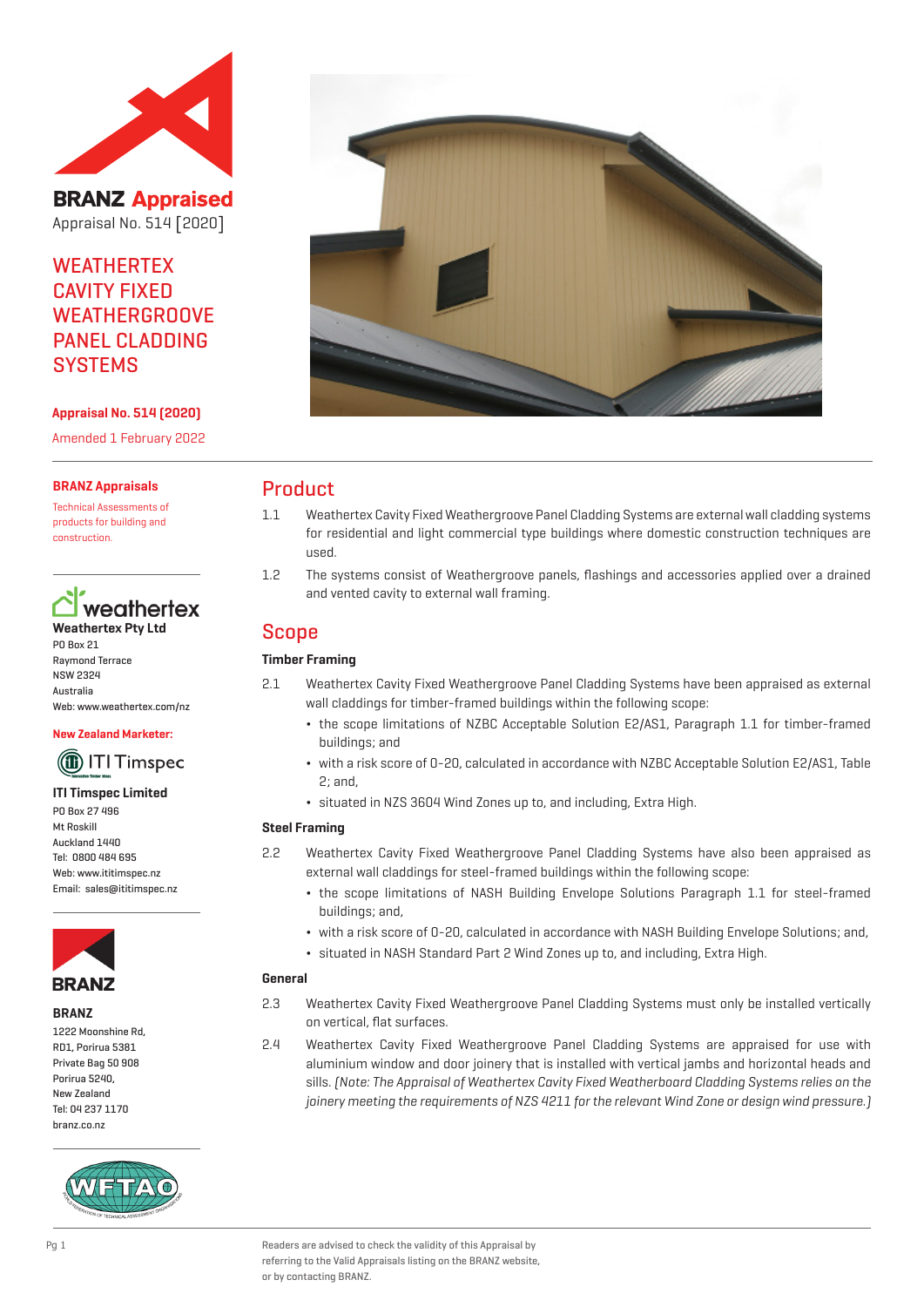

Appraisal No. 514 [2020]

**BRANZ Appraised** 



## Building Regulations

## **New Zealand Building Code (NZBC)**

3.1 In the opinion of BRANZ, Weathertex Cavity Fixed Weathergroove Panel Cladding Systems, if designed, used, installed and maintained in accordance with the statements and conditions of this Appraisal, will meet the following provisions of the NZBC:

**Clause B1 STRUCTURE:** Performance B1.3.1, B1.3.2 and B1.3.4. Weathertex Cavity Fixed Weathergroove Panel Cladding Systems meet the requirement for loads arising from self-weight, earthquake, wind, impact and creep [i.e. B1.3.3 (a), (f), (h), (j) and (q)]. See Paragraphs 10.1–10.4.

**Clause B2 DURABILITY:** Performance B2.3.1 (b) 15 years, B2.3.1 (c) 5 years and B2.3.2. Weathertex Cavity Fixed Weathergroove Panel Cladding Systems meet these requirements. See Paragraphs 11.1-11.3.

**Clause E2 EXTERNAL MOISTURE:** Performance E2.3.2. Weathertex Cavity Fixed Weathergroove Panel Cladding Systems meet this requirement. See Paragraphs 15.1-15.5.

**Clause F2 HAZARDOUS BUILDING MATERIALS:** Performance F2.3.1. Weathertex Cavity Fixed Weathergroove Panel Cladding Systems meet this requirement.

# Technical Specification

4.1 System components and accessories supplied by Weathertex Pty Ltd are as follows:

#### **Weathertex Weathergroove Panels**

- ¬ Weathertex Weathergroove panels are 9.5 mm thick panels manufactured from exterior-grade wood fibre-based (hardboard) panels. The wood fibres are obtained from selected Australian hardwoods. The fibres are pre-treated with steam under pressure and are then bonded together, using natural lignin present in the fibres. The panels contain a waterproofing agent to minimise moisture absorption. Weathergroove panels are produced with a smooth or textured (Ruff-Sawn and Woodsman) front face. The long edges are rebated to accept the Weathergroove joiner or to form a shadow line. Panels are available either as flat or with vertical rebates at 75, 150, 300, 600 or 1200 mm centres or at 'random' spacing (Fusion). Refer to Table 1 for availability of panel sizes, profiles and surface finishes.
- ¬ Weathergroove panels are available either primed on all six sides or uncoated (Natural).

#### **Table 1: Weathergroove Panel Sizes and Profiles/Finishes**

| <b>Series</b> | Dimensions [mm]      | Pre-primed |                  |          | Natural |
|---------------|----------------------|------------|------------------|----------|---------|
|               |                      | Smooth     | <b>Ruff Sawn</b> | Woodsman |         |
| 75            | $3,660 \times 1,196$ |            |                  |          |         |
| 150           | $3,660 \times 1,196$ |            |                  |          |         |
|               | 2,745 x 1,196        |            |                  |          |         |
|               | 2,440 x 1,196        |            |                  |          |         |
| 300           | $3,660 \times 1,196$ |            |                  |          |         |
|               | 2,745 x 1,196        |            |                  |          |         |
| 600           | $3,660 \times 1,196$ |            |                  |          |         |
| 1,200         | $3,660 \times 1,196$ |            |                  |          |         |
|               | 2,745 x 1,196        |            |                  |          |         |
| Fusion        | $3.660 \times 1.196$ |            |                  |          |         |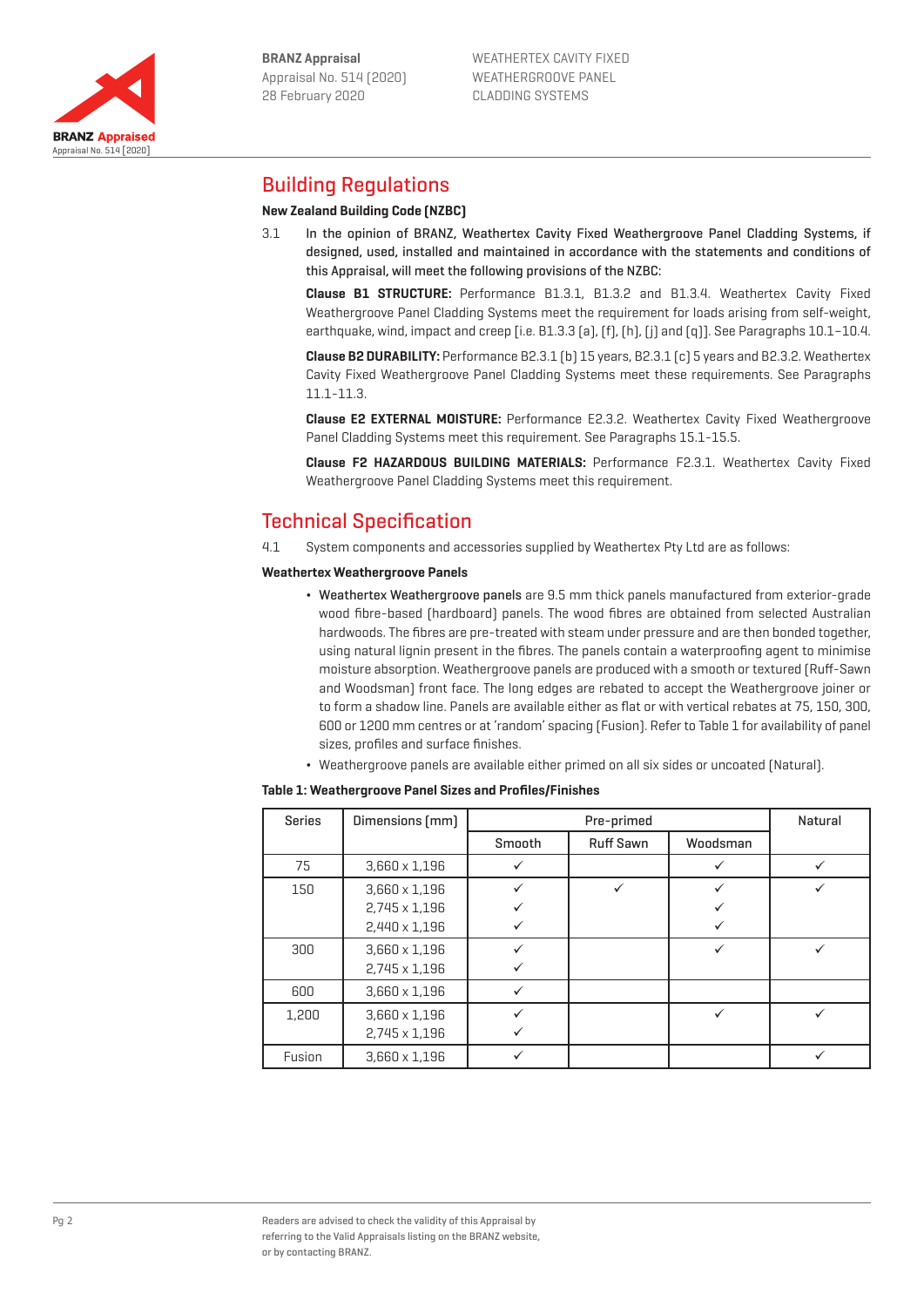

#### **Accessories**

- ¬ Corner Plugs small and large corner plugs for Traditional Large and Small Aluminium Corner.
- ¬ Large Cavity Closer folded coil-coated steel closer 20 mm wide x 1,830 mm long.
- ¬ Aluminium Corners Internal LF Corner (Small), External LF Corner (Small), Internal 'W' Corner (Small), External Box Corner (Small). Supplied in 3,660 mm lengths.
- ¬ Aluminium Stop Ends small aluminium stop-ends supplied in 3,660 mm lengths.
- Aluminium Z flashing supplied in 3,660 mm lengths.
- ¬ Small Aluminium Z Flashing h-profile, 74 mm high and 10 mm deep. Supplied in a length of 3,670 mm.
- 4.2 Accessories used with the Weathertex Cavity Fixed Weathergroove Panel Cladding Systems which are supplied by the building contractor are:

#### **Panel Fixings**

- ¬ Weathergroove panel fixings (timber frame non-structural batten) ND Bradnail 62 x 2 mm stainless steel brads or 65 mm x 8 g 10 t-p-i countersunk head screws.
- ¬ Weathergroove panel fixings (timber frame structural batten) ND50 Bradnail 50 x 2 mm stainless steel brads or 8 g x 45 mm countersunk head Class 4 or stainless steel screws.
- ¬ Weathergroove panel fixings (steel frame) self-drilling 6 g screws. The screw head must be minimum 5.5 mm in diameter and the screw length must allow a 10 mm minimum penetration through the steel framing.

(Note: Screws must be AS 3566 Corrosion Class 4 in NZS 3604 defined Corrosion Zones B and C, and Grade 304 stainless steel in Corrosion Zone D. Hot-dip galvanising must comply with AS/NZS 4680.)

#### **Cavity Battens**

- ¬ Cavity battens (timber framing non-structural) nominal 45 mm wide x 20 mm thick merchant grade timber treated to Hazard Class H3.1.
- Cavity batten fixings (timber framing non-structural)  $40 \times 2.5$  mm hot-dip galvanised or stainless steel flat head nails.
- ¬ Cavity battens (timber framing structural batten) nominal 45 x 18 mm thick SG8 framing grade pinus radiata treated to Hazard Class H3.1.
- Structural cavity batten fixings 60 x 2.8 mm hot-dip galvanised or stainless steel ring shank jolt head hand-driven nails; or 64 x 2.8 mm hot-dip galvanised, or 65 x 2.87 mm stainless steel.
- ¬ Cavibat R (steel framing) 45 x 20 mm thick cavity batten comprising 10 mm thick extruded polypropylene with 10 mm thick extruded polystyrene (XPS) adhered to the back.
- ¬ Cavibat R fixings (steel framing) 30 or 38 mm hot-dip galvanised finishing brads used to temporary fix the battens in place until the cladding is installed.

### **Ancillary Items**

- ¬ Flexible wall underlay building paper complying with NZBC Acceptable Solution E2/AS1 Table 23, or NASH Building Envelope Solutions Table 23, or breather-type membranes covered by a valid BRANZ Appraisal for use as wall underlays.
- ¬ Rigid wall underlay plywood or fibre cement panel complying with NZBC Acceptable Solution E2/AS1 Table 23 or NASH Building Envelope Solutions Table 23, or a rigid sheathing covered by a valid BRANZ Appraisal for use as a rigid air barrier system.
- ¬ Flexible sill and jamb flashing tape flexible flashing tapes complying with NZBC Acceptable Solution E2/AS1 Paragraph 4.3.11 or NASH Building Envelope Solutions Paragraph 4.2.10, or flexible flashing tapes covered by a valid BRANZ Appraisal for use around window and door joinery openings.
- ¬ Timber corner mouldings and cover battens timber treated to Hazard Class H3.1, pre-primed before installation.
- ¬ Back flashings folded from aluminium or galvanised steel. Refer to NZS 3604, Section 4 and NZBC Acceptable Solution E2/AS1, Table 20 or NASH Building Envelope Solutions Table 20 for durability requirements.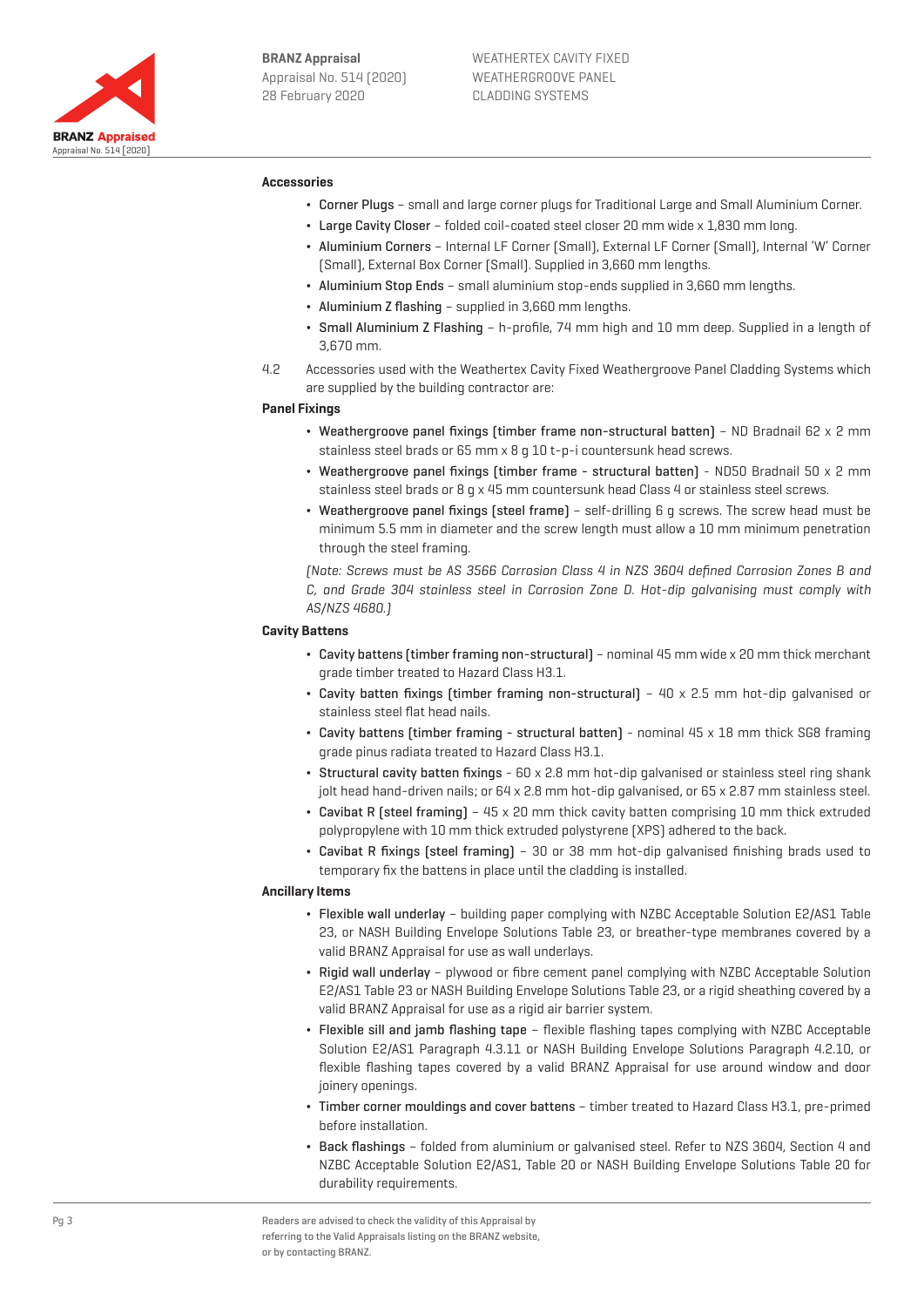

- ¬ Window and door trim cavity air seal air seals complying with NZBC Acceptable Solution E2/AS1 Paragraph 9.1.6 or NASH Building Envelope Solutions Paragraph 9.1.6, or self-expanding, moisture-cure polyurethane foam air seals covered by a valid BRANZ Appraisal suitable for use around window, door and other wall penetration openings.
- ¬ Joinery head flashings as supplied by the joinery manufacturer or contractor.
- ¬ Horizontal joint flashing alternative aluminium or galvanised steel 'Z' section. Refer to NZS 3604, Section 4 and NZBC Acceptable Solution E2/AS1, Table 20 for durability requirements.
- ¬ Flexible sealant sealant complying with NZBC Acceptable Solution E2/AS1 or NASH Building Envelope Solutions, or sealant covered by a valid BRANZ Appraisal for use as a weather-sealing sealant for exterior use.
- ¬ Cavity vent strip PVC, aluminium, coil-coated steel or stainless steel, punched with 3-5 mm holes or slots complying with NZBC Acceptable Solution E2/AS1, Paragraph 9.1.8.3 or NASH Building Envelope Solutions Paragraph 9.1.9.3.

## **Paint System Specification**

- 4.3 All exposed faces, including top edges at sills and all bottom edges of Weathertex Weathergroove panels must be finished with at least two coats of an exterior grade latex acrylic or exterior solventbased (enamel) paint within 60 days of fixing. Paint systems are not supplied by Weathertex Pty Ltd and have not been assessed by BRANZ, and are therefore outside the scope of this Appraisal.
- 4.4 Latex acrylic exterior paint systems must comply with any of Parts 7, 8, 9 or 10 of AS 3730. Allow the recommended drying time between coats and temperature limitations for application. For solvent-based finishes, one coat of solvent-based undercoat must be applied directly over the primed panel surface. Allow to dry for a minimum of 24 hours. Finish with two coats of gloss or semi-gloss exterior solvent-based paint.

#### **Finishing System Specification - Stain**

4.5 Where a stain finish is specified, all exposed faces, including top edges at sills and all bottom edges of Weathergroove Natural panels must be finished with at least two coats of an exterior grade, water-based stain. The stain must be recommended for use as a wall cladding stain by the manufacturer and must be applied in accordance with their instructions. Proprietary stains have not been assessed and are therefore outside the scope of this Appraisal. [Note: Weathergroove Natural panels can also be left uncoated or unstained to 'grey-off' over time.]

#### **Finishing Systems - Light Reflective Value**

4.6 It is recommended that finishes have a Light Reflective Value (LRV) of greater than 40%.

## Handling and Storage

- 5.1 Handling and storage of all materials supplied by Weathertex Pty Ltd or the building contractor, whether on-site or off-site, is under the control of the building contractor. Weathertex Weathergroove panels must be stacked flat, off the ground and supported on timber bearers at maximum 600 mm centres. They must be kept dry at all times either by storing under cover or providing waterproof covers to the stack. Care must be taken to avoid damage to edges, ends and the primed surfaces. Weathergroove panels must always be carried on edge.
- 5.2 Accessories must be stored so they are kept clean, dry and undamaged. All accessories must be used within the maximum storage period recommended by the manufacturer.

## Technical Literature

6.1 Refer to the Appraisals listing on the BRANZ website for details of the current Technical Literature for Weathertex Cavity Fixed Weathergroove Panel Cladding Systems. The Technical Literature must be read in conjunction with this Appraisal. All aspects of design, use, installation and maintenance contained in the Technical Literature and within the scope of this Appraisal must be followed.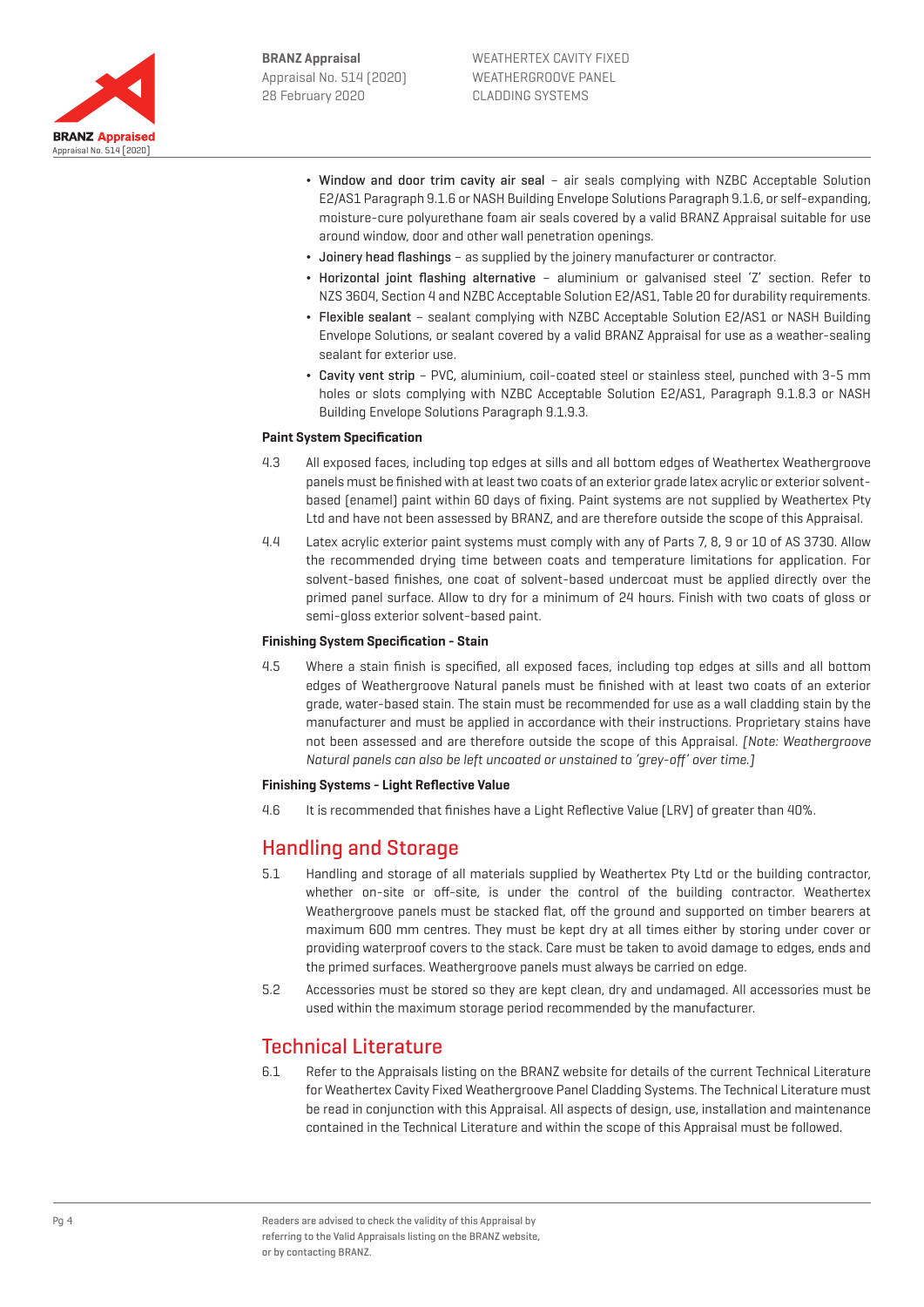

# Design Information

## Framing

## **Timber Framing**

- 7.1 Timber wall framing behind Weathertex Cavity Fixed Weathergroove Panel Cladding Systems must be treated as required by NZBC Acceptable Solution B2/AS1.
- 7.2 Timber framing must comply with NZS 3604 for buildings or parts of buildings within the scope limitations of NZS 3604. Buildings or parts of buildings outside the scope of NZS 3604 must be to a specific design in accordance with NZS 3603 and AS/NZS 1170. Where specific design is required, the framing must be of at least equivalent stiffness to the framing provisions of NZS 3604. In all cases studs must be at maximum 600 mm centres. Dwangs must be fitted flush between the studs at maximum 800 mm centres.
- 7.3 Timber wall framing behind where panels are joined on-stud must be nominal 50 mm thickness (i.e. 45 mm minimum finished thickness).
- 7.4 Timber framing must have a maximum moisture content of 24% at the time of the cladding application. (Note: If Weathertex Weathergroove panels are fixed to framing with a moisture content of greater than 24% problems may occur at a later date due to excessive timber shrinkage.)
- 7.5 Timber wall framing must have a maximum moisture content of 18% before the Weathergroove panels are finished.

## **Steel Framing**

- 7.6 Steel framing must be in accordance with NASH Standard Part 2 or to a specific engineering design for buildings outside the scope of NASH Standard Part 2.
- 7.7 The minimum framing specification is 'C' section studs and nogs of overall section size of 92 mm web and 38 mm flange (or 45 mm flange where weatherboards are joined over a stud). Steel thickness must be minimum 0.75 mm. Studs must be at maximum 600 mm centres. Dwangs must be fitted flush between the studs at maximum 800 mm centres.

## **Weathergroove Panel Set Out**

7.8 Weathertex Weathergroove panels must be installed vertically. Vertical panel joints may be formed on or off-stud. Horizontal and vertical panel edges must be supported at fixing locations. At the base of the wall, the panels and panels must hang 50 mm below the supporting framing.

## General

- 8.1 Punchings in the cavity vent strip must provide a minimum ventilation opening of 1,000 mm<sup>2</sup> per lineal metre of wall in accordance with the requirements of NZBC Acceptable Solution E2/AS1, Paragraph 9.1.8.3 b) or NASH Building Envelope Solutions Paragraph 9.1.9.3 b).
- 8.2 The ground clearance to finished floor levels as set out in NZS 3604 must be adhered to at all times. At ground level, paved surfaces such as footpaths, must be kept clear of the bottom edge of the cladding system by a minimum of 100 mm, and unpaved surfaces by 175 mm in accordance with the requirements of NZBC Acceptable Solution E2/AS1, Table 18 or NASH Building Envelope Solutions Table 18.
- 8.3 At roof/wall junctions, the bottom edge of Weathergroove panels must be kept above the top surface of any adjacent roof flashing by a minimum of 70 mm. (Note: This clearance is a requirement of Weathertex Pty Ltd and exceeds the minimum clearance specified in NZBC Acceptable Solution E2/AS1, Paragraph 9.1.3 and NASH Building Envelope Solutions Paragraph 9.1.3.)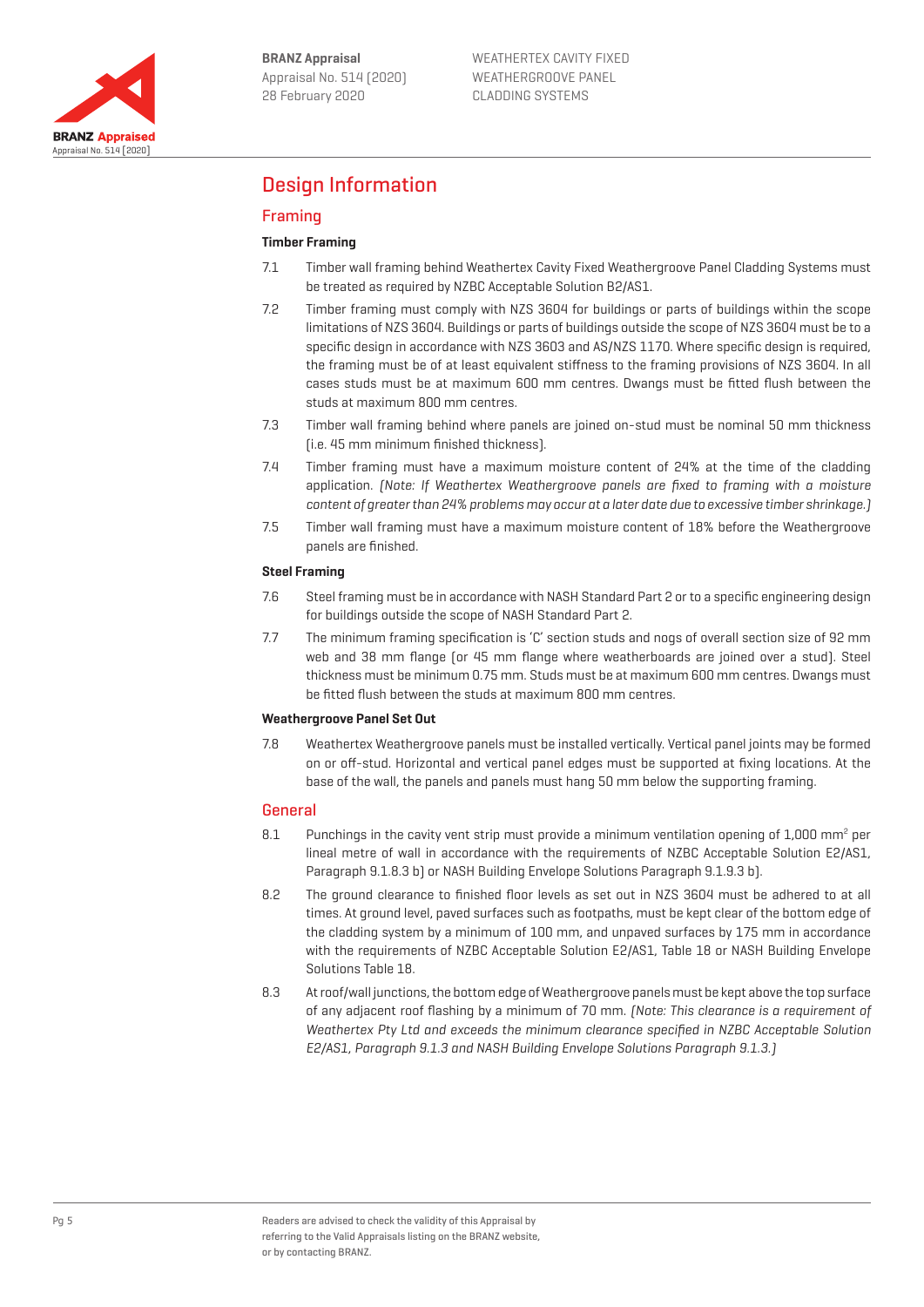

- 8.4 All external walls of buildings must have barriers to airflow in the form of interior linings with all joints stopped for Wind Zones up to, and including, Very High, and rigid wall underlays for buildings in the Extra High Wind Zone and specifically designed buildings up to 2.5kPa design differential Ultimate Limit State (ULS) wind pressure. Unlined gables and walls must incorporate a rigid sheathing or an air barrier which meets the requirements of NZBC Acceptable Solution E2/AS1, Table 23 or NASH Building Envelope Solutions Table 23. For attached garages, wall underlays must be selected in accordance with NZBC Acceptable Solution E2/AS1, Paragraph 9.1.3.4, or NASH Building Envelope Solutions Paragraph 9.1.3.4. Where rigid underlays are used, the fixing lengths must be increased by a minimum of the thickness of the underlay.
- 8.5 Where cladding penetrations are wider than the cavity batten spacings, allowance must be made for the airflow between adjacent cavities by leaving a minimum gap of 10 mm between the bottom of the cavity and the flashing to the opening.
- 8.6 Where the system abuts other cladding systems, designers must detail the junction to meet their own requirements and the performance requirements of the NZBC. Details not included within the Technical Literature have not been assessed and are outside the scope of this Appraisal.

## Horizontal and Vertical Joints

9.1 Horizontal and vertical joints must be constructed in accordance with the Technical Literature.

(Note: Horizontal and vertical joints must be located over structural supports. The design of vertical joints where the system abuts different cladding types is outside the scope of this Appraisal and is the responsibility of the designer – see Paragraph 8.6.)

## **Structure**

#### **Mass**

10.1 The mass of Weathertex Cavity Fixed Weathergroove Panel Cladding Systems is approximately 10.4 kg/m<sup>2</sup> at equilibrium moisture content. The systems are therefore considered lightweight cladding in terms of NZS 3604 and NASH Standard Part 2.

#### **Impact Resistance**

10.2 Weathertex Cavity Fixed Weathergroove Panel Cladding Systems have good resistance to impact loads likely to be encountered in normal residential use. The likelihood of impact damage to the system when used in light commercial situations should be considered at the design stage, and appropriate protection such as the installation of bollards and barriers should be considered for vulnerable areas.

## **Wind Zones**

10.3 Weathertex Cavity Fixed Weathergroove Panel Cladding Systems are suitable for use in all building Wind Zones of NZS 3604 up to, and including, Extra High where buildings are designed to meet the requirements of NZBC Acceptable Solution E2/AS1, Paragraph 1.1 or NASH Building Envelope Solutions Paragraph 3.2.

#### **Weathertex Weathergroove Panel Fixings**

10.4 Refer to Table 2 below for the specific fixing requirements for Weathertex Weathergroove panels.

#### **Table 2: Framing and Fixing Requirements for Weathergroove panels**

| On-Stud or Off-Stud Joints - Studs at maximum 600 mm centres<br>and dwangs at maximum 800 mm centres |                          |                          |  |  |  |
|------------------------------------------------------------------------------------------------------|--------------------------|--------------------------|--|--|--|
| <b>Fixing Centres to</b>                                                                             | <b>Fixing Centres to</b> | <b>Fixing Centres to</b> |  |  |  |
| Panel Perimeter                                                                                      | Intermediate Studs       | Dwangs at Joints         |  |  |  |
| $150 \text{ mm}$                                                                                     | $300 \text{ mm}$         | $300 \text{ mm}$         |  |  |  |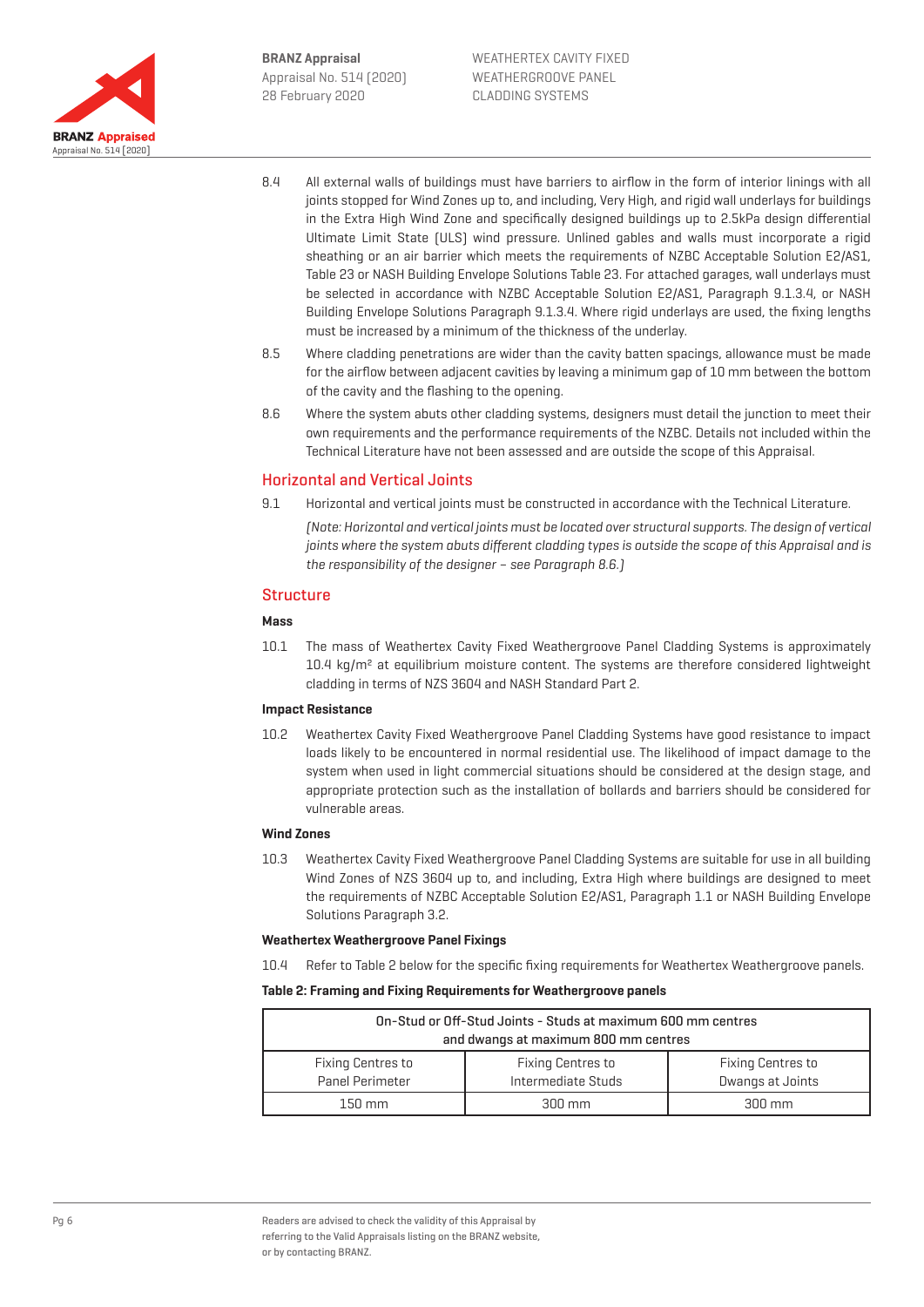

## **Durability**

11.1 Weathertex Cavity Fixed Weathergroove Panel Cladding Systems meet the performance requirements of NZBC Clause B2.3.1 (b) 15 years for the Weathertex Weathergroove panels and flashings, and the performance requirements of NZBC Clause B2.3.1 (c) 5 years for the exterior finish system.

## **Serviceable Life - Paint Finish**

11.2 Weathertex Weathergroove Panel Cladding System installations are expected to have a serviceable life of at least 20 years provided the system is maintained in accordance with this Appraisal, and the Weathertex Weathergroove panels and fixings are continuously protected by a weathertight coating and remain dry in service. Weathertex Cavity Fixed Weathergroove Panel Cladding Systems must be painted within 60 days of fixing.

## **Serviceable Life - Stain or Natural Finish**

- 11.3 Weathertex Natural Weathergroove panels may be left uncoated or be finished with a stain coating. They are expected to have a serviceable life of at least 15 years. The product without a stain finish will grey-off over time. The weathering may not be uniform and depends on the weather exposure and the design of shading (e.g. eaves overhangs, porches and the like). Some black spots (carbon) may appear over time which are a result of the timber species and manufacturing process.
- 11.4 Microclimatic conditions, including geothermal hot spots, industrial contamination and corrosive atmospheres, and contamination from agricultural chemicals or fertilisers can convert mildly corrosive atmosphere into aggressive environments for fasteners. The fixing of Weathertex panels and accessories in areas subject to microclimatic conditions requires specific design in accordance with NZS 3604 Paragraph 4.2.4 and is outside the scope of this Appraisal.

#### **Maintenance**

- 12.1 Regular maintenance is essential to ensure the performance requirements of the NZBC are continually met and to ensure the maximum serviceability of the system.
- 12.2 Regular cleaning (at least annually) of the finish is required to remove grime, dirt and organic growth and to maximise the life and appearance of the coating. Grime may be removed by brushing with a soft brush, warm water and detergent. Finish systems must be re-coated at approximately 5–8 yearly intervals in accordance with the finish manufacturer's instructions.
- 12.3 Annual inspections must be made to ensure that all aspects of the cladding system, including the finish system, flashings and any sealed joints remain in a weatherproof condition. Any damaged areas or areas showing signs of deterioration which would allow water ingress must be repaired immediately. Sealant and finishes must be repaired in accordance with the relevant manufacturer's instructions.
- 12.4 Minimum ground clearances as set out in this Appraisal and the Technical Literature must be maintained at all times during the life of the system. (Note: Failure to adhere to the minimum ground clearances given in this Appraisal and the Technical Literature will adversely affect the long-term durability of Weathertex Cavity Fixed Weathergroove Panel Cladding Systems.)

## Control of External Fire Spread

#### **Vertical Fire Spread**

13.1 This Appraisal only covers buildings 10 m or less in height. NZBC Functional Requirement C3.2 identifies that external vertical fire spread to upper floors only needs to be considered for buildings with a building height greater than 10 m. Control of external vertical fire spread is therefore outside the scope of this Appraisal.

#### **Horizontal Fire Spread**

- 13.2 Weathertex Cavity Fixed Weathergroove Panel Cladding Systems have not been assessed for a peak heat release or total heat released rating and therefore cannot be used within 1 m of the relevant boundary or Risk Group SI Buildings.
- 13.3 Refer to NZBC Acceptable Solutions C/AS1 and C/AS2, and Verification Method C/VM2 for fire resistance rating and control of external fire spread requirements for external walls.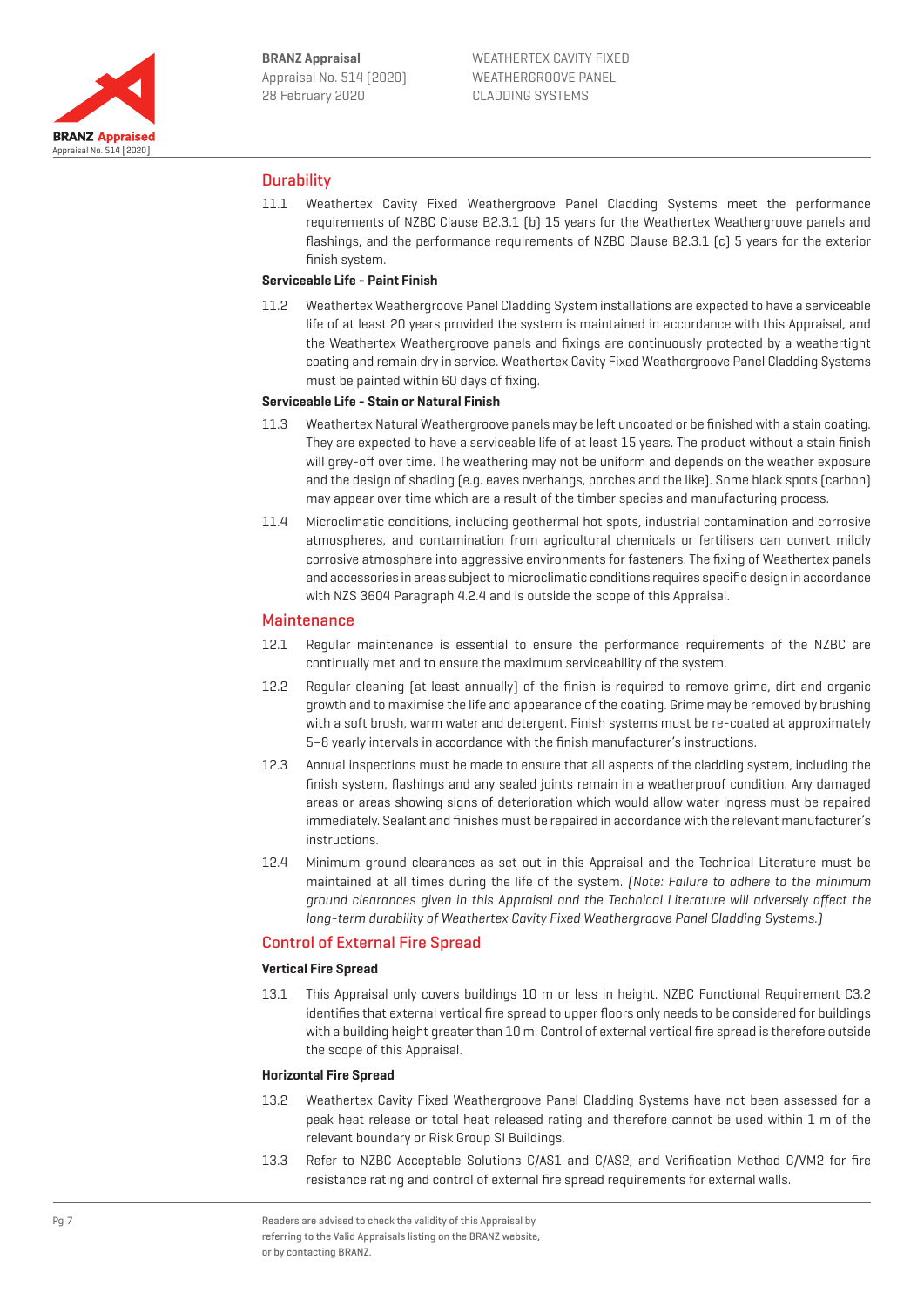

## Prevention of Fire Occurring

14.1 Separation or protection must be provided to Weathertex Cavity Fixed Weathergroove Panel Cladding Systems from heat sources such as fireplaces, heating appliances, flues and chimneys. Part 7 of NZBC Verification Method C/VM1 and Acceptable Solution C/AS1, and NZBC Acceptable Solution C/AS2 provide methods for separation and protection of combustible materials from heat sources.

## External Moisture

- 15.1 Weathertex Cavity Fixed Weathergroove Panel Cladding Systems, when installed in accordance with this Appraisal and the Technical Literature will prevent the penetration of moisture that could cause undue dampness or damage to building elements.
- 15.2 The cavity must be sealed off from the roof and subfloor space to meet code compliance with NZBC Clause E2.3.5.
- 15.3 Weathertex Cavity Fixed Weathergroove Panel Cladding Systems allows excess moisture present at the completion of construction to be dissipated without permanent damage to building elements to meet code compliance with NZBC Clause E2.3.6.
- 15.4 The details given in the Technical Literature for weather sealing are based on the principle of having a first and second line of defence against moisture entry for all joints, penetrations and junctions. The ingress of moisture must be excluded by detailing joinery and wall interfaces as shown in the Technical Literature. Weathertightness details that are developed by the designer are outside the scope of this Appraisal and are the responsibility of the designer for compliance with the NZBC.
- 15.5 Weathertex Cavity Fixed Weatherboard Cladding Systems, where there is a designed cavity drainage path for moisture that penetrates the cladding, does not reduce the requirements for junctions, penetrations etc. to remain weather resistant.

#### Internal Moisture

#### **Water Vapour**

- 16.1 Weathertex Cavity Fixed Weathergroove Panel Cladding Systems are not a barrier to the passage of water vapour, and when installed in accordance with this Appraisal will not create a risk of moisture damage resulting from condensation. Refer to Paragraph 16.2 below for specific requirements for steel-framed buildings.
- 16.2 Where Weathertex Cavity Fixed Weathergroove Panel Cladding Systems are to be installed over a steel frame, Cavibat R cavity battens must be installed over each steel member directly behind the wall underlay to provide a thermal break, in accordance with the requirements of NZBC Acceptable Solution E3/AS1, Paragraph 1.1.4 d).

## Installation Information

## Installation Skill Level Requirements

17.1 All design and building work must be carried out in accordance with the Weathertex Cavity Fixed Weathergroove Panel Cladding Systems Technical Literature and this Appraisal by competent and experienced tradespersons conversant with the Weathertex Cavity Fixed Weathergroove Panel Cladding Systems. Where the work involves Restricted Building Work (RBW), this must be completed by, or under the supervision of, a Licensed Building Practitioner (LBP) with the relevant License class.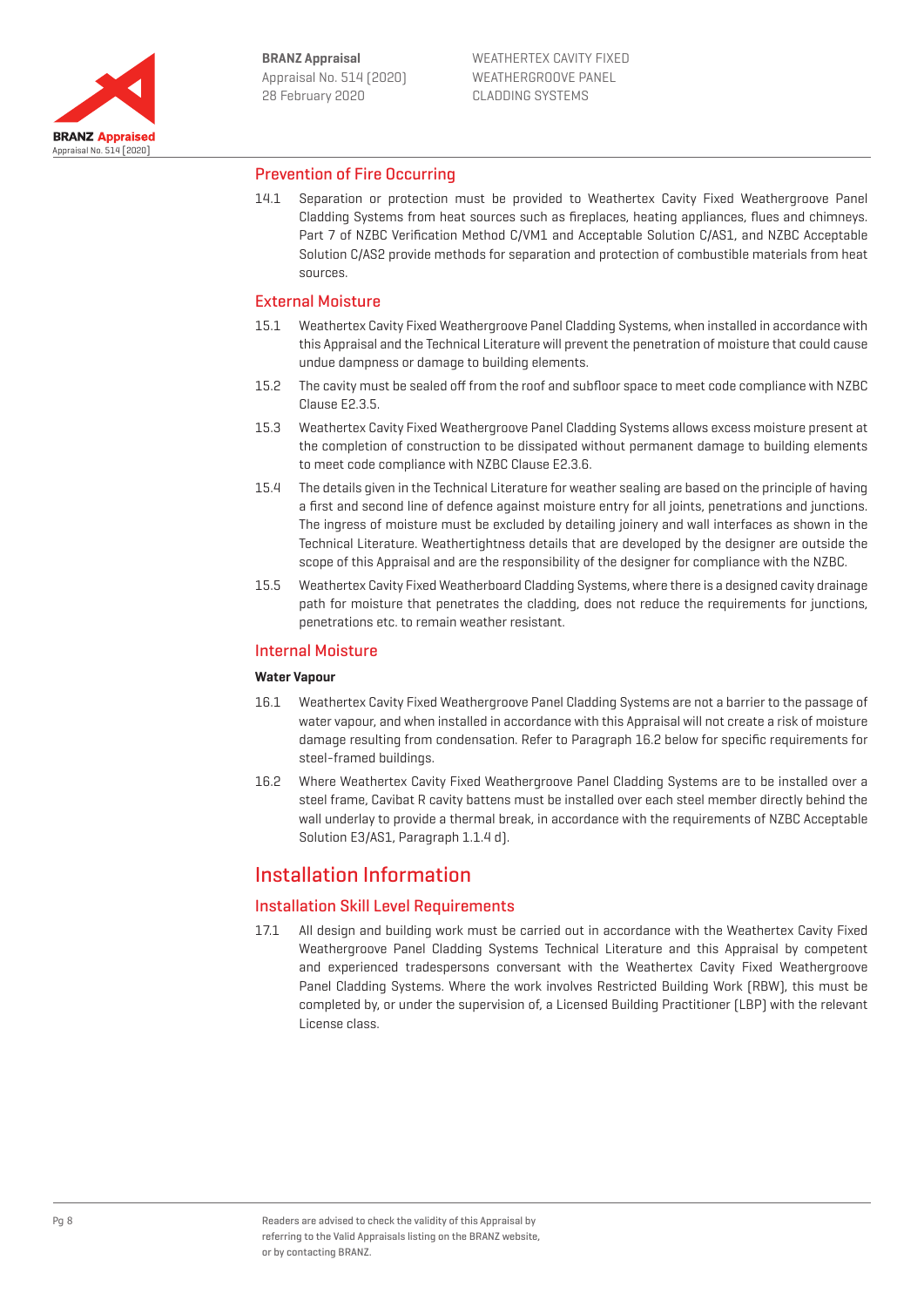

## System Installation

#### **Building Underlay and Flexible Sill and Jamb Tape Installation**

- 18.1 The selected wall underlay and flexible sill and jamb tape system must be installed by the building contractor in accordance with the underlay and tape manufacturer's instructions, prior to the installation of the rest of the Weathertex Cavity Fixed Weathergroove Panel Cladding System. Flexible building underlay must be installed horizontally and be continuous around corners. Underlay must be lapped 75 mm minimum at horizontal joints and 150 mm minimum over studs at vertical joints. Generic rigid sheathing materials must be installed in accordance with NZBC Acceptable Solution E2/AS1 or NASH Building Envelope Solutions and be overlaid with a flexible wall underlay. Proprietary systems shall be installed in accordance with the manufacturer's instructions. Particular attention must be paid to the installation of the building underlay and sill and jamb tapes around window and door openings to ensure a continuous seal is achieved and all exposed wall framing in the opening is protected.
- 18.2 Where studs are at greater than 450 mm centres and a flexible wall underlay is being used, a building underlay support must be installed in accordance with NZBC Acceptable Solution E2/AS1 Paragraph 9.1.8.5 or NASH Building Envelope Solutions Paragraph 9.1.9.5.

#### **Cavity Battens - Timber Framing**

18.3 Cavity battens must be installed vertically over the building underlay to the wall studs at maximum 600 mm centres where the studs are at 600 mm centres, or at 400 mm centres when studs are at 400 mm centres. Cavity battens must be fixed in place with 40 x 2.5 mm hot-dip galvanised flat head nails, at maximum 750 mm centres. Structural battens must be fixed at maximum 300 mm centres alternately offset from the centre line by 12 mm. Refer to Paragraph 4.2 for structural cavity batten fixings. Where a rigid underlay is used, the length of the fixing must be increased by a minimum of the thickness of the underlay.

#### **Cavity Battens - Steel Framing**

18.4 Cavibat R cavity battens are fixed to all steel framing members with the XPS face against the wall underlay. The battens are tacked in position with 30 or 38 mm finishing brads at approximately 400 mm centres.

#### **Weathergroove Panel Cladding System Installation**

- 18.5 Weathertex Weathergroove panels may be cut on-site by power saw. Holes and cut-outs may be formed by drilling a number of holes around the perimeter of the opening required and tapping out the centre with a hammer, or by using a hole saw.
- 18.6 Weathertex Weathergroove panels must be kept dry prior to installation. Before the panels and panels are installed, cut ends must be sealed with a solvent-based or tannin-resistant acrylic primer.
- 18.7 Before the Weathertex Weathergroove panels are installed, the corner detail must be prepared to suit the selected option, e.g. external box corners. The necessary flashings must be installed before commencing fixing.
- 18.8 Vertical joints may be made off-stud by using a Weathergroove Joiner. If joint trimmers are not used, joints must be formed on-stud with a 1-2 mm gap between the panel edges and a 100 mm wide ultraviolet (UV) and corrosion resistant back flashing must be fitted behind the joints.
- 18.9 Panels must not be fixed to inter-storey joists or blocking, and must have a 6 mm gap between panel edges at this point to allow for shrinkage of the framing. This gap must be flashed with a horizontal joint trimmer to prevent moisture entry.
- 18.10 External corners, internal corners, vertical panel joints and cladding penetrations must be finished as detailed within the Technical Literature.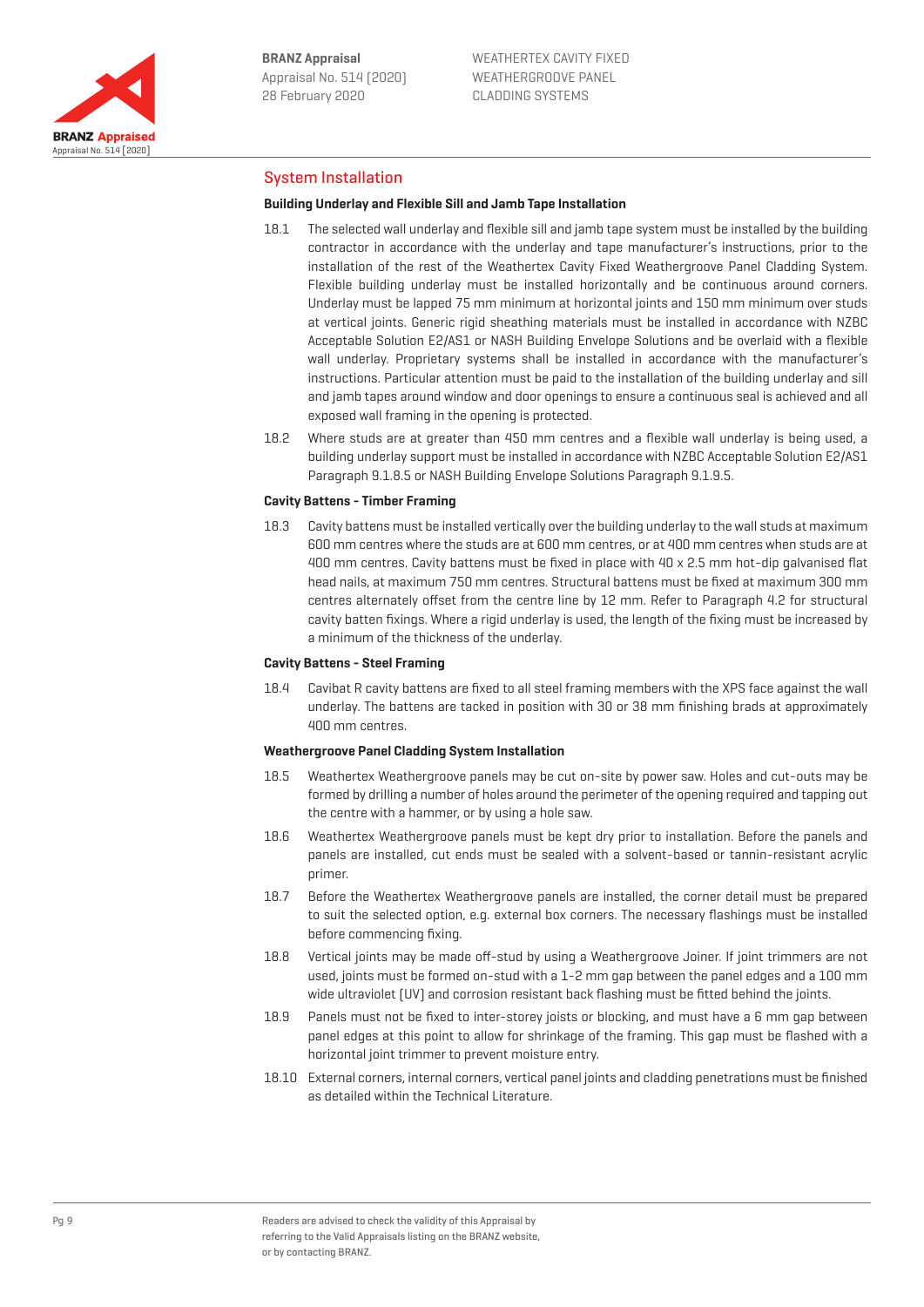

#### **Aluminium Joinery Installation**

18.11 Aluminium joinery and associated head flashings must be installed by the building contractor in accordance with the Technical Literature. A 7.5–10 mm nominal gap must be left between the joinery reveal and the wall framing so a PEF rod and air seal in accordance with NZBC Acceptable Solution E2/AS1, Paragraph 9.1.6 or NASH Building Envelope Solutions Paragraph 9.1.6 can be installed after the joinery has been secured in place.

#### **Finishing**

18.12 The paint or stain coating manufacturer's instructions must be followed at all times for application of the finish. Weathergroove panels must be clean and dry before commencing finishing. It is recommended that light coloured finishes are used in order to prevent solar heating of the cladding above 70°C.

#### Health and Safety

- 19.1 Cutting of Weathertex Weathergroove panels must be carried out in well ventilated areas and a dust mask and eye protection must be worn.
- 19.2 Safe use and handling procedures for the components that make up Weathertex Cavity Fixed Weathergroove Panel Cladding Systems are provided in the Technical Literature.

## Basis of Appraisal

The following is a summary of the technical investigations carried out:

## Tests

- 20.1 The following testing has been completed:
	- ¬ Wind face load testing for Weathertex Weathergroove panels on timber and steel framing has been completed by a National Association of Testing Authorities (NATA) registered laboratory. The results have been reviewed by BRANZ structural engineers.
	- ¬ Nail pull tests to determine the pull-out strengths of alternative Weathertex weatherboard fixings were completed by BRANZ and the results were used in assessing Weathertex Cavity Fixed Weatherboard Cladding Systems.
	- ¬ Weathertex Cavity Fixed Weatherboard Cladding Systems were tested to NZBC Verification Method E2/VM1.

## Other Investigations

- 21.1 The performance and testing of wood fibre-based wall cladding products in New Zealand and the USA has been considered, including the structural and weathertightness performance, durability and non-hazardous nature. Relevant data from BRANZ's previous Appraisals of Weathertex panels has been considered.
- 21.2 BRANZ expert opinion on NZBC E2 Code Compliance for the Weathertex Cavity Fixed Weathergroove Panel Cladding Systems including evaluation of all details within the scope of this Appraisal.
- 21.3 Site inspections have been carried out by BRANZ to assess the practicability of installation and to examine completed installations.
- 21.4 The Technical Literature for Weathertex Cavity Fixed Weathergroove Panel Cladding Systems has been examined by BRANZ and found to be satisfactory.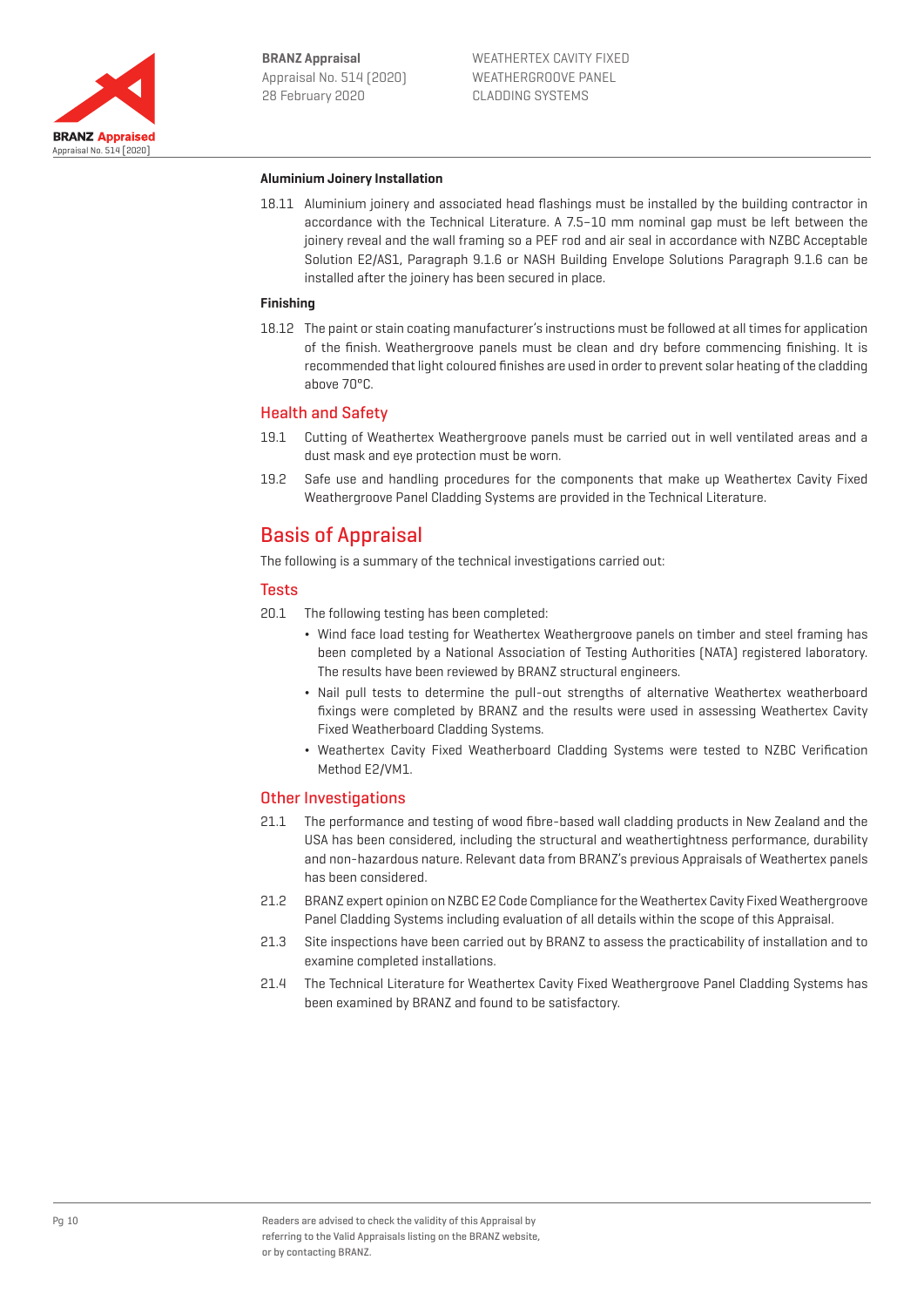

## **Quality**

- 22.1 The manufacture of Weathertex Weathergroove panels has been examined by BRANZ, including methods adopted for quality control. Details regarding the quality and composition of the materials used were obtained by BRANZ and found to be satisfactory.
- 22.2 The quality of materials, components and accessories supplied by Weathertex Pty Ltd is the responsibility of Weathertex Pty Ltd. The quality control system of Weathertex Pty Ltd has been assessed and registered as meeting the requirements of AS/NZS ISO 9001.
- 22.3 Quality of installation on-site of components and accessories supplied by Weathertex Pty Ltd and the building contractor is the responsibility of the installer.
- 22.4 Designers are responsible for the building design, and building contractors are responsible for the quality of installation of framing systems and joinery, building underlays, flashing tapes, air seals and cladding system in accordance with the instructions of Weathertex Pty Ltd.
- 22.5 Building owners are responsible for the maintenance of Weathertex Cavity Fixed Weathergroove Panel Cladding Systems in accordance with the instructions of Weathertex Pty Ltd.

## Sources of Information

- ¬ AS 3566–2002 Self-drilling screws for the building and construction industries.
- ¬ AS 3730 Guide to the properties of paints for buildings.
- ¬ AS/NZS 1170:2002 Structural design actions.
- ¬ NASH Building Envelope Solutions: 2019.
- ¬ NASH Standard Part 2: May 2019 Light Steel Framed Buildings.
- ¬ NZS 3603:1993 Timber Structures Standard.
- ¬ NZS 3604:2011 Timber-framed buildings.
- ¬ NZS 4211:2008 Specification for performance of windows.
- ¬ Ministry of Building, Innovation and Employment Record of amendments Acceptable Solutions, Verification Methods and handbooks.
- ¬ The Building Regulations 1992.

## Amendments

## Amendment No. 1, dated 29 April 2020

This Appraisal has been amended to update Table 1 and the Appraisal Holder's web address.

Amendment No. 2, dated 11 September 2020

This Appraisal has been amended to update the maximum dwang spacing.

## Amendment No. 3, dated 5 February 2021

This Appraisal has been amended to add Weathergroove Natural panels.

## Amendment No. 4, dated 1 February 2022

This Appraisal has been amended to add the Fusion board profile and to update Table 1.